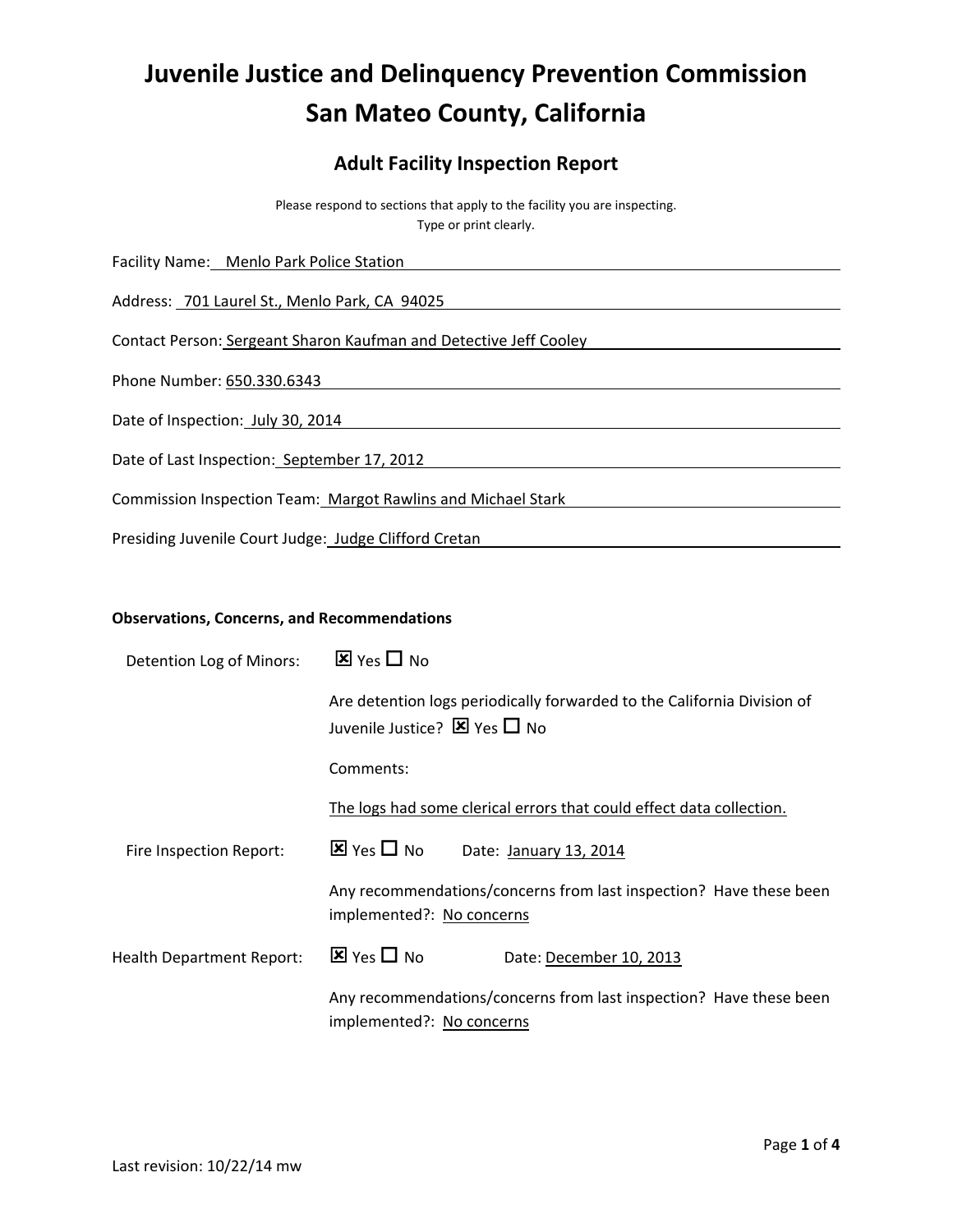## **San Mateo County Juvenile Justice and Delinquency Prevention Commission Adult Facility Inspection Report**

#### **General Information**

Number of minors held in detention during inspective review period:

Secured 3\* Non-Secured 22

\* The state records indicate four youth were held in Secured detention during 2013, but Detective Cooley said "an arresting officer initially entered a juvenile detention on the secure log (July 2013), when it was actually a non-secure detention. I have since spoken with him and clarified the clerical error. "

Are minors given an orientation prior to being detained?:  $\boxtimes$  Yes  $\Box$  No Comments: This orientation is given at the time of detention, not prior to.

How often are minors in custody supervised?: If in secure detention, they are checked in on personally every 30 minutes. If in non-secure detention, the supervision is constant.

Is there constant auditory access to staff at all times?:  $\boxtimes$  Yes  $\Box$  No Comments: If the youth is in secure detention, the system is similar to an intercom system, not a baby monitoring system. Youth would have to let officer know he/she had a question or needed help. A youth in unsecured detention is under constant surveillance. If officers think a youth might harm him/herself, the youth would be in unsecured detention and under constant watch.

Is there any contact with adult inmates?:  $\Box$  Yes  $\boxtimes$  No Comments:

Are males and females kept in the same room/area?  $\Box$  Yes  $\boxtimes$  No Comments:

Are drinks (water) and snacks available, if requested?:  $\boxtimes$  Yes  $\Box$  No Comments: Water is available at all time.

Is there access to toilets and washing facilities:  $\boxtimes$  Yes  $\Box$  No Comments:

Are there provisions available for clothing, blankets, etc.?:  $\boxtimes$  Yes  $\Box$  No Comments: At the last JJDPC inspection, it was noted that there were only Tyvek suits. Now they have a set of sweatsuits and blankets available.

List the names, dates, intake and release times, and circumstances for all minors held for longer than six hours. (Attach any additional documents if necessary.): none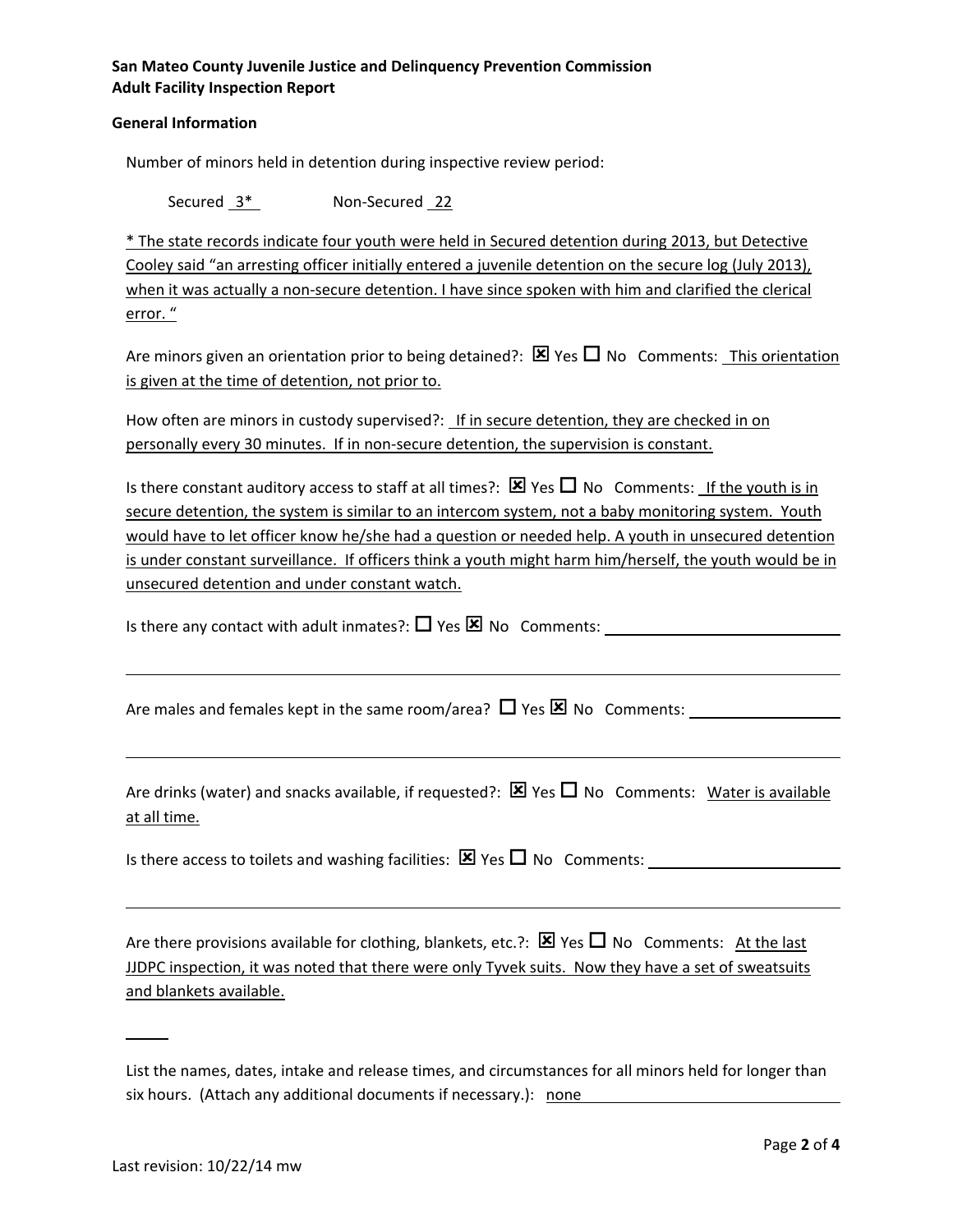## **San Mateo County Juvenile Justice and Delinquency Prevention Commission Adult Facility Inspection Report**

#### **Secured Detention**

Are minors in secured detention informed of the following?:

The purpose/reason for being placed in secured detention:  $\boxtimes$  Yes  $\Box$  No

The length of time the secure detention is expected to last:  $\boxtimes$  Yes  $\Box$  No

Informed of the six-hour limit of being held in secured detention:  $\Box$  Yes  $\boxtimes$  No

Comments: Officers check off the information they provide to youth and not all of the forms related to secured detention showed this check off about six‐hour limit. Detective Cooley believes that is just a clerical error and that officers do tell youth about this regulation per their procedures. No youth were in custody for more than six hours.

What is the purpose/reasons a minor would be placed in secured detention?: Safety risk to self or others or accused of a serious criminal offense.

Have any minors been held in secured detention for more than six hours?:

# $\Box$  Yes  $\boxtimes$  No

What is the proximity of the secured detention area to adult inmates? They are separated by a wall.

#### *If cuffing rail is used:*

| Who approves the use of a cuffing rail? (e.g. Watch Commander): n/a |  |
|---------------------------------------------------------------------|--|
|                                                                     |  |
|                                                                     |  |

How constant is the supervision of the minor(s)?: \_\_\_\_\_\_\_\_\_\_\_\_\_\_\_\_\_\_\_\_\_\_\_\_\_\_\_\_\_\_

What time limit is used when using cuffing rails? (30min. limit): \_\_\_\_\_\_\_\_\_\_\_\_\_\_

Does the detention log note the use of cuffing rails?:  $\Box$  Yes  $\Box$  No

#### **Comments**

General comments or concerns that should be noted that haven't already been addressed?: